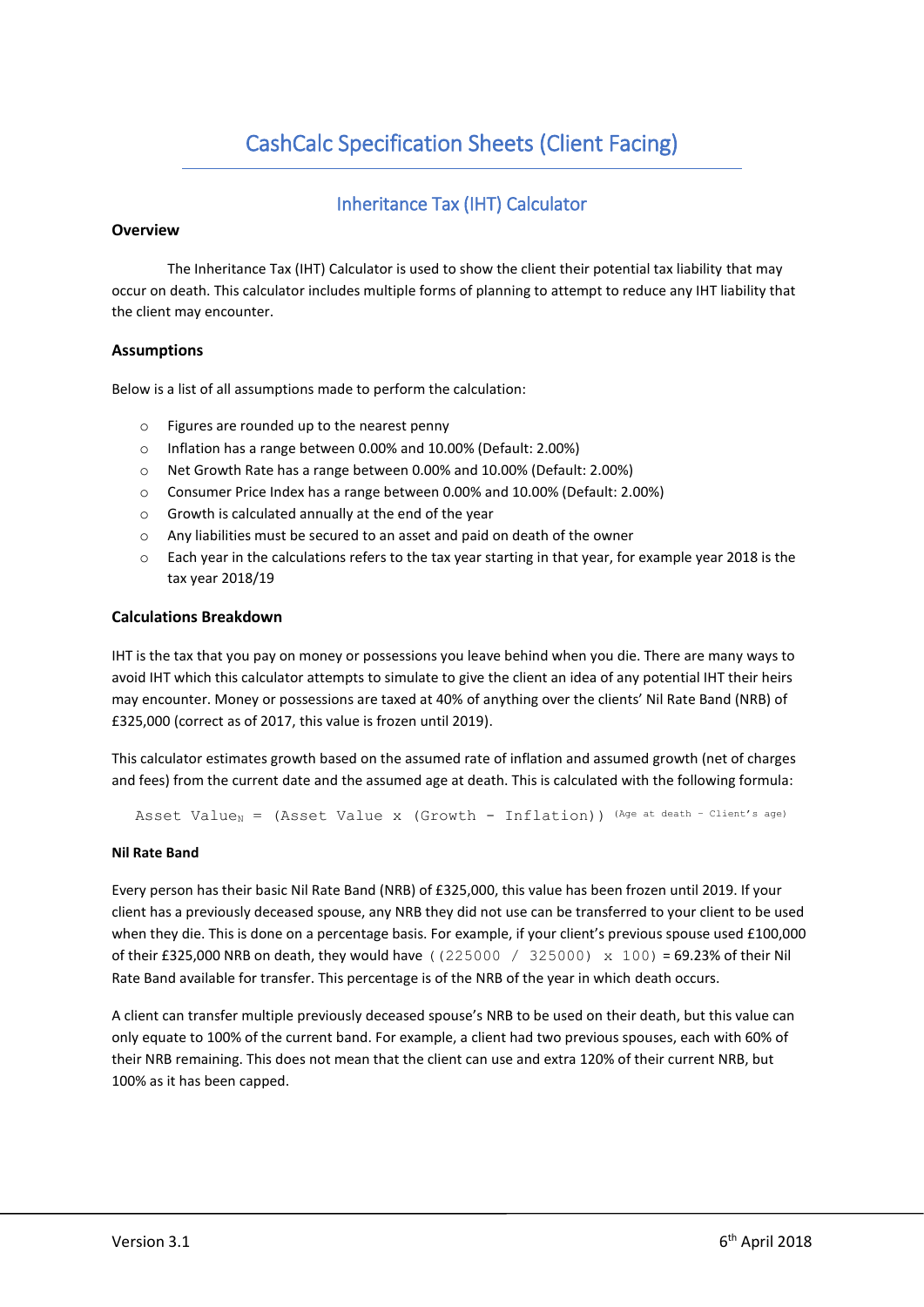### **Residential Nil Rate Band**

As of the 2017/18 tax year the government has introduced the Residential Nil Rate Band (RNRB) which grants each person an additional £100,000 towards passing their main residence on to their children (including adopted, foster or stepchildren - or their grandchildren). This band will increase to £175,000 by 2020 and from then onwards increase alongside CPI. A table of these figures can be found below:

| Tax year              | <b>Value of RNRB</b> |
|-----------------------|----------------------|
| 2017/18               | £100,000             |
| 2018/19               | £125,000             |
| 2019/20               | £150,000             |
| 2020/21               | £175,000             |
| 2021 tax year onwards | £175,000 x CPI Year  |

The RNRB begins to taper once the clients' net estate has breached the £2,000,000 (also increases with CPI after 2021) threshold in the same manner that your clients' personal allowance does. This taper is calculated by reducing the current band by £1 for every £2 the client's net estate is over the threshold.

If the client has a previously deceased spouse, if they did not use their RNRB it can be transferred to the surviving client to be used on death. This includes any previous spouses that died before the 2017/18 tax year. Transferring RNRB rules are the same as those for transferring NRB.

*This calculator will attempt to use the maximum RNRB it can by utilising the clients' NRB on other assets before the main residence.*

#### **Repayable loans**

If the client has a repayable mortgage/loan outstanding, this can be modelled in the Inheritance Tax Calculator. The calculations for the repayments and value at year's end can be found in the *Mortgage Calculator* specification sheet.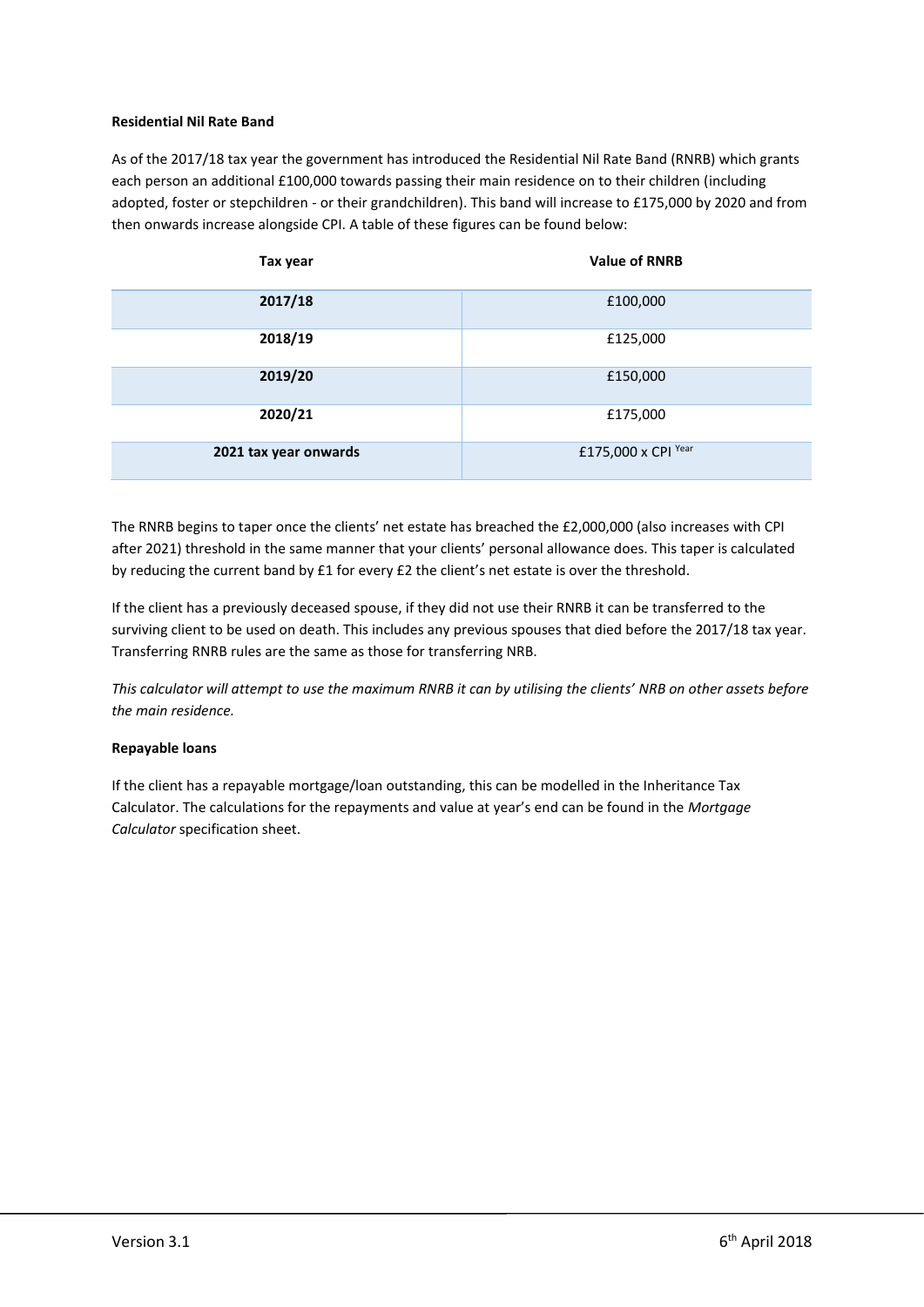## **Potentially Exempt Transfers**

A Potentially Exempt Transfer (PET) is a gift between individuals, or a gift to an absolute trust or a trust for a disabled beneficiary. A PET can be greater than the available NRB at the time and no IHT will be payable at the time the gift is made. If the donor survives the gift by seven years, the gift will fall outside of the client's estate for IHT purposes and will utilise the first part of any available NRB. If the client did not survive the gift by 7 years, there is a tapering relief available for the PET on the amount of tax they will pay on it depending on how many years have passed since the gift. These figures can be found below:

| Time since gift was made | <b>Effective rate of tax</b> |
|--------------------------|------------------------------|
| 0-3 years                | 40%                          |
| 3-4 years                | 32%                          |
| 4-5 years                | 24%                          |
| 5-6 years                | 16%                          |
| 6-7 years                | 8%                           |
| 7+ years                 | 0%                           |

*NB. Using the above figures is the equivalent of giving 20% relief of the value taxed at 40% in year 3.*

#### **Chargeable Lifetime Transfers**

A Chargeable Lifetime Transfer (CLT) is a gift into most types of trusts (not including an absolute trust or a trust for a disabled beneficiary). If this gift is in excess of the available NRB, IHT at the rate of 20% will be charged on the excess. If the client survives the gift by seven years, the gift will fall outside of the client's estate for IHT purposes. If the client does not survive the gift by seven years, the gift will be added back into their estate for IHT purposes in the same way as for PETs. We assume that any tax paid on a CLT in excess of the available NRB is made by the donor.

#### **The 14-year rule**

If a CLT has been made in the past 14 years, it may affect any PETs made within 7 years of the clients' death. When a CLT is made, it effectively reduces the available NRB the client has for the next 7 years. If a PET were to fail due to the client not surviving the gift by 7 years, the value liable to IHT will be calculated by subtracting the available NRB at the time the PET was made from the value of the PET.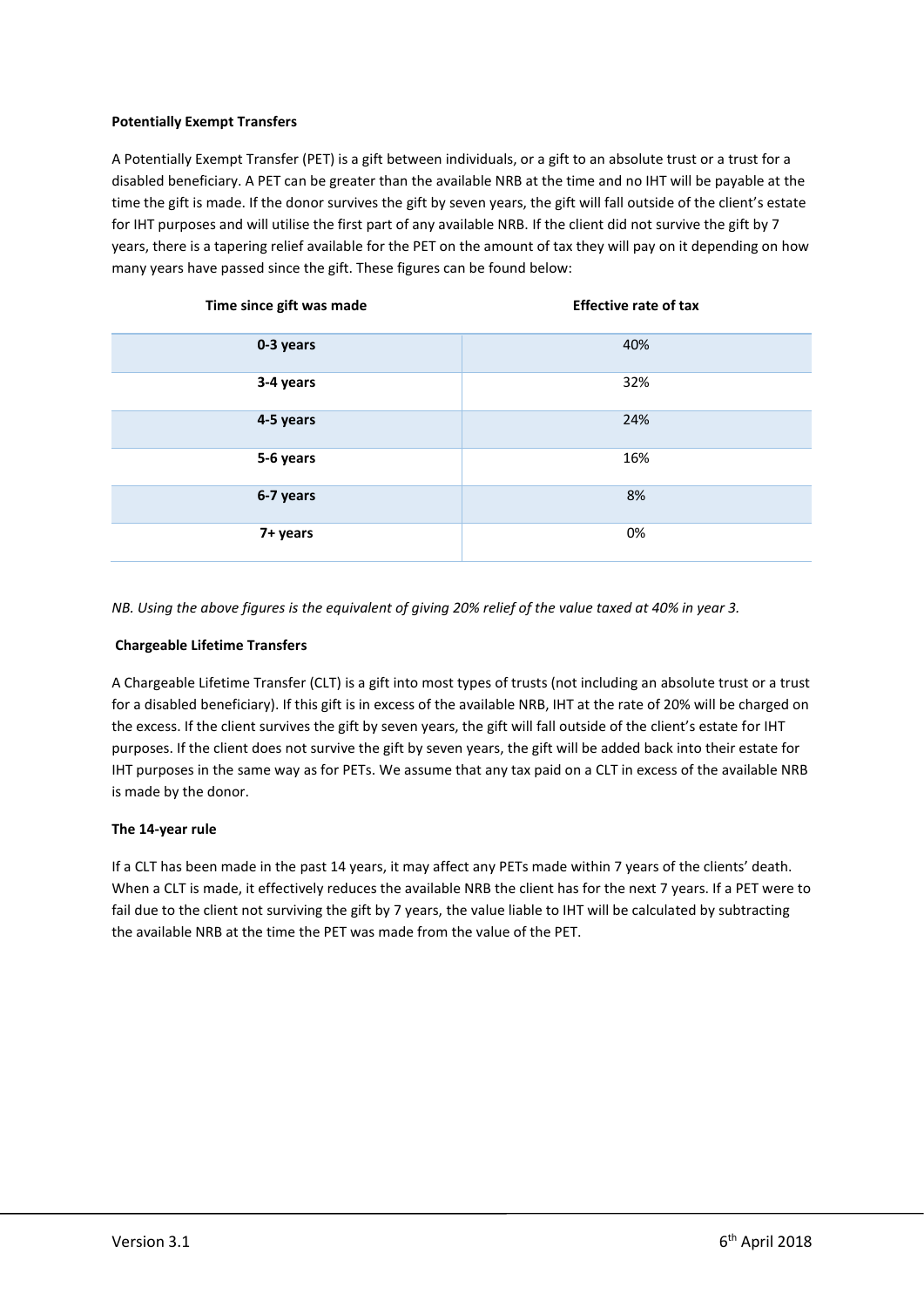#### **IHT Planning**

This tool has many methods of reducing any IHT liability that a client may have, below is a brief explanation of how each type of planning will affect the asset and the overall IHT position.

#### **Legacy to Residual Estate**

This is the default planning for most assets in this calculator. It effectively leaves a percentage of the estate to the surviving spouse and the remaining value will leave the estate on first death. On second death, the full value of the asset will leave the estate and be completely liable to IHT.

*Example Calculation:* The client wants to leave 40% of his £500,000 estate to his spouse, and pass the rest to his children.

ON FIRST DEATH

To the spouse =  $500,000 \times 0.4 = \text{\pounds}200,000$ To the children =  $500,000 \times 0.6 = £300,000$ ON SECOND DEATH Value liable to IHT = £200,000

Any value that is passed to the surviving spouse is assumed to be an Exempt Transfer and will accrue no IHT liability. The remaining value that leaves the estate will accrue an IHT liability.

#### **Life Cover (Not to spouse)**

This planning would write the life cover policy into trust so that it never enters the clients' estate for IHT purposes.

#### **DC Pension (Not to spouse)**

This planning would keep the DC pension in its wrapper and outside of the client's net estate for IHT purposes.

#### **Death in Service (Not to spouse)**

This planning would write the Death in Service bond to a trust so that it never enters the clients' estate for IHT purposes.

#### **Expression of Wish**

This planning would keep the asset outside of the estate for IHT purposes.

#### **Leave in Pension Wrapper**

This planning would keep the DC pension in its wrapper and outside of the client's net estate for IHT purposes.

#### **Legacy to Trust**

This planning will write this asset into a trust on death of the owner, if this occurs on first death then the asset will be outside of the estate on second death.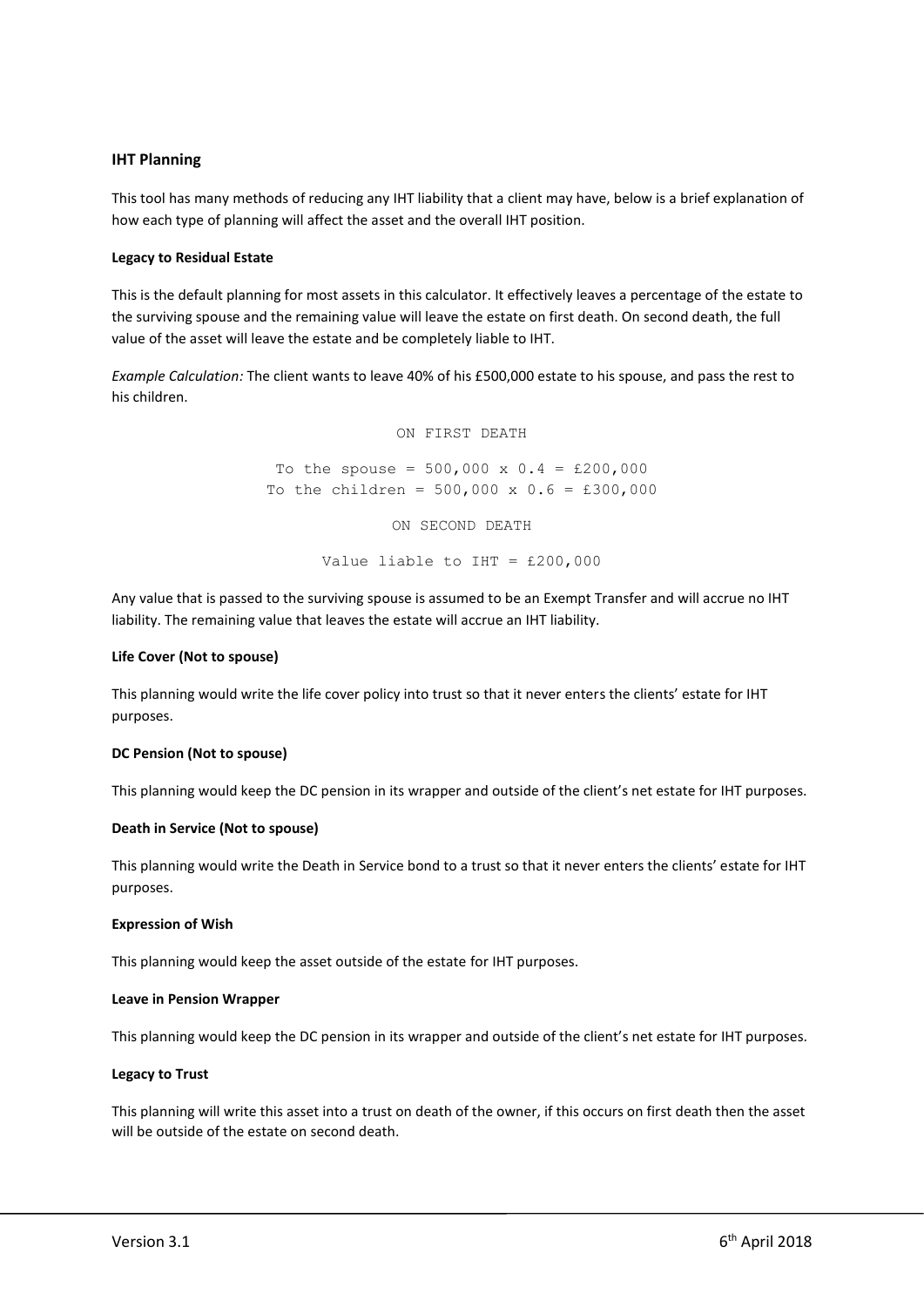## **Invest into BPR (100% relief)**

Investing into a Business Property Relief scheme will cause the amount invested to be exempt from IHT after 2 years from the date of investing. If the client does not survive the 2-year period before the IHT exemption, it can be passed to a surviving spouse and the current duration continues under the ownership of the surviving spouse.

*Example Calculation:* The client has invested £200,000 into a BPR and dies after 1 year

ON FIRST DEATH – 1 year after investment Potential Value Liable to IHT = 200,000 Value transferred to the spouse = 200,000 IHT Liability = 0 ON SECOND DEATH – 3 years after investment Value Exempt from IHT = 200,000

## **Agricultural Relief (50% or 100% relief)**

The client can get a 50% or 100% relief on IHT if they were to invest their asset into an agricultural scheme after 2 years. If the client does not survive the 2-year period before the IHT exemption, it can be passed to a surviving spouse and the current duration continues under the ownership of the surviving spouse.

*Example Calculation:* The client has invested £100,000 into a 50% relief agricultural scheme and dies after 1 year

> ON FIRST DEATH – 1 year after investment Potential Value Liable to IHT = 100,000 Value transferred to the spouse = 100,000 IHT Liability = 0 ON SECOND DEATH – 3 years after investment Value Exempt from IHT = 50,000 IHT Liability = 50,000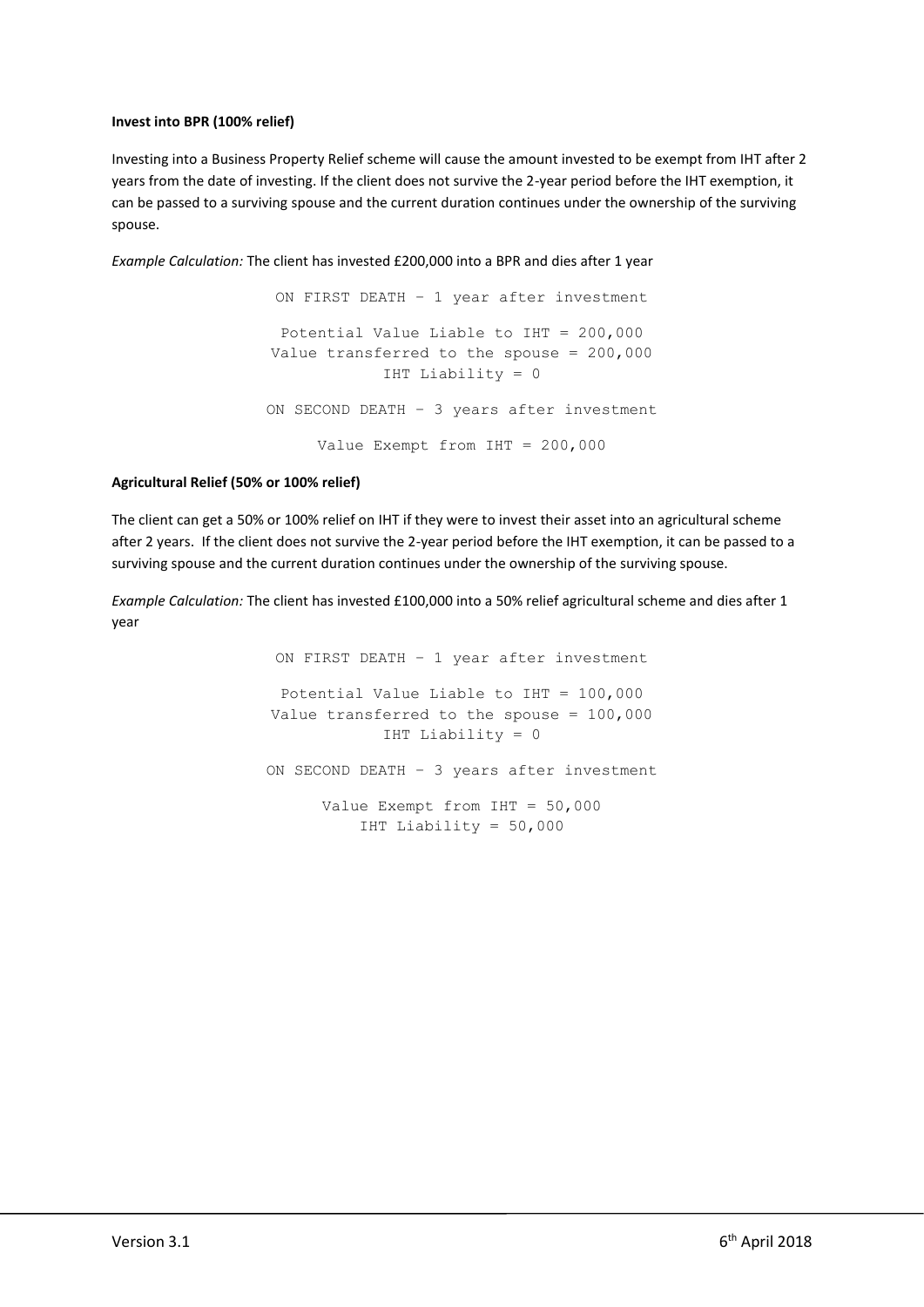## **Potentially Exempt Transfer (PET)**

This planning option will cause the asset to fall outside of the estate after 7 years from the year that it was made, if the client who made the gift survives beyond that date. If they do not, the rules stated in the previous section will apply.

*Example Calculation:* The client made a PET of £300,000 in 2015. Based on mortality rates, it is assumed that they may die in 2020. If this is the case, the PET will fail, and it will come back into the estate and use up the first £300,000 of the clients NRB will be used by the PET. As the PET was 5 years in, any amount of the PET that falls outside of the client's NRB will be taxed at 16% instead of 40%.

### **Use Annual Gift Allowance**

This planning option will make an asset use the full £3,000 gift allowance per year for each client who owns the asset, so if both client's own this asset it will reduce by £6,000 per year ongoing.

*Example Calculation:* The clients both gift £3,000 a year to their children, in their current state of health they anticipate that they will both be doing this for the next 20 years.

Value of asset  $_{At}$  year Y = Value of asset  $_{Now}$  - (6000 x Y)

## **Chargeable Lifetime Transfer (CLT)**

This planning option will gift a sum of money into a trust to fall outside of the estate after 7 years. If the gift is greater than the current NRB, there will be IHT to pay at 20% on the excess. This calculator assumes that any tax owed on investment of a CLT is paid for by the client and not the trustees. As the donor pays for the IHT due, the net transfer value has to be grossed up to make up for the loss to the estate.

*Example calculation:* The client made a CLT of £350,000 in 2012 and decided to pay the tax due for this himself.

> Excess =  $350,000 - 325,000 = 25,000$ Grossed up value =  $25,000 \times 1.25 = 31,250$ IHT paid at 20% =  $31,250 \times 20$ % = £6,250

Assuming the client was to die in the 2017/18 tax year, the CLT would only be 6 years old and would be considered a failed transfer. Because of this, the beneficiaries of their estate would have to pay regular IHT for the asset being in his estate. This asset will completely use the £325,000 NRB with £25,000 excess. Due to the CLT being 6 years old, the effective rate of tax would be 16%. This means the IHT to be paid would be £25,000 x 16% = £4,000. The beneficiaries will receive a relief of the amount paid on investment (£6,250), which would completely cover the tax due and thus there would be no tax to pay on this asset on death. If the tax owed was greater than the tax paid, the beneficiaries would have to pay the difference.

#### **Discounted Gift Trust (DGT)**

This planning option will make a CLT under the same rules as above, however the value that is liable to IHT is discounted to the value provided. This discounted value liable to IHT will be taxed at the tapered rate for the age of the trust plan.

IHT due = Discounted value x Tapered Tax Rate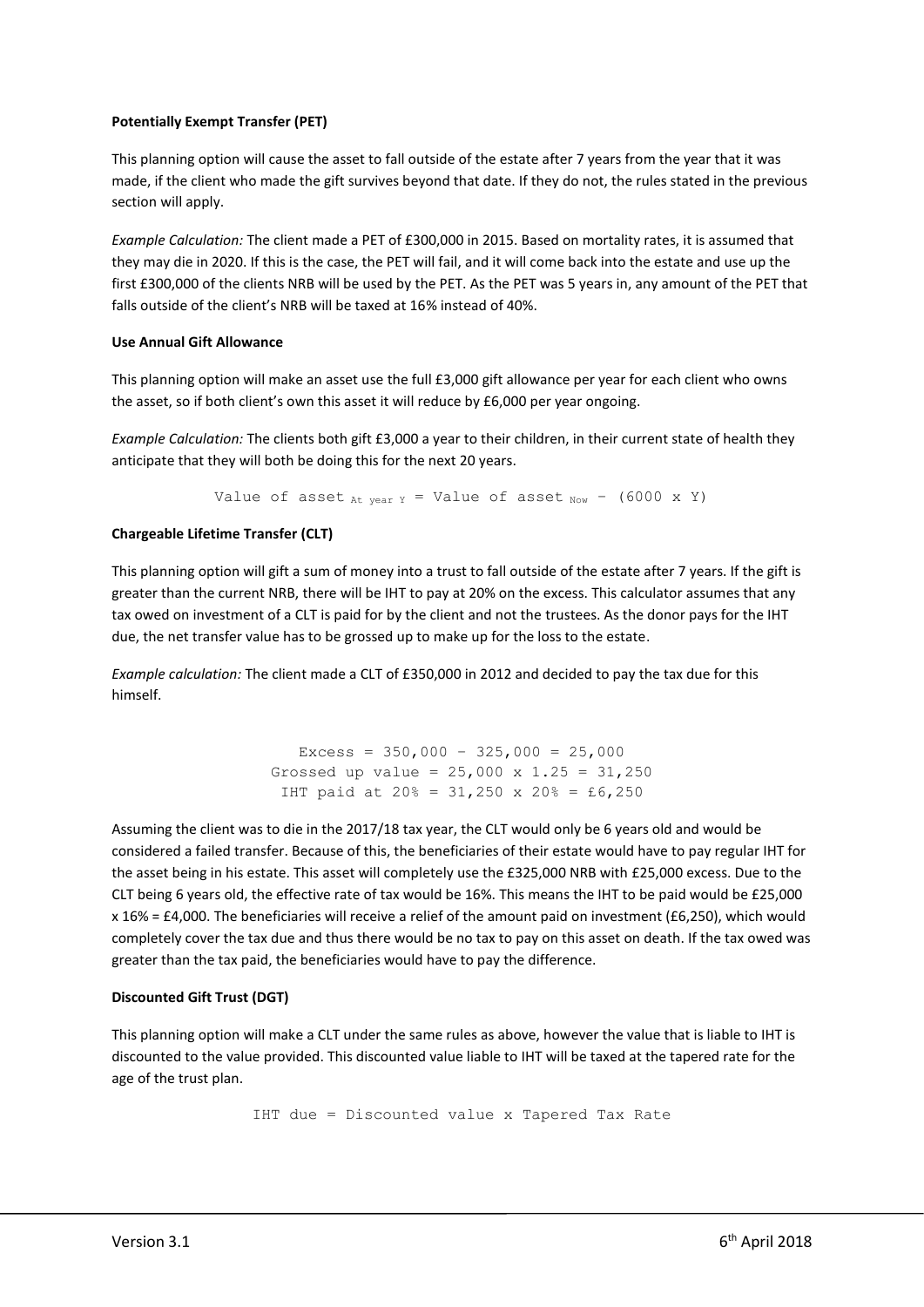#### **Loan Trust**

This planning option will simulate what happens when a lump sum of money is invested in a loan trust. The loan trust is considered a CLT when first invested, this may affect any future gifts. The loan trust will reduce its value by 5% every year until 20 years has passed since the initial investment, the calculator assumes this money is spent

#### **Legacy to Spouse**

This planning option will give the asset to the surviving spouse tax-free. This asset will then be liable to IHT on second death.

#### **Legacy to Partner**

This planning option will give the asset to the surviving partner, subject to IHT. This asset will also be liable to IHT on second death.

#### **Legacy to Other**

This planning option will cause the asset to leave the estate on death, this asset will be 100% liable to IHT.

### **Legacy to Direct Descendant**

This planning option will cause the asset to leave the estate and use the RNRB. If both clients jointly own the asset, on first death it will transfer to the surviving client and on second death it will leave the estate and use both clients' RNRB.

#### **Tenants in Common (Share not to spouse)**

This planning will cause each share of the asset to leave the estate on the clients' death, this value will be liable to IHT.

*Example:* The clients own their £650,000 home in 50% shares in a tenants in common agreement. On first death, his 50% share of the house would leave the estate and have £325,000 liable to IHT. On second death, the remaining share would leave the estate and be liable to IHT

#### **Tenants in Common (Share into trust)**

This planning will cause each share of the asset to leave the estate into trust on the clients' death, this value will be liable to IHT.

## **Tenants in Common (Share to Direct Descendant)**

This planning option will cause each share of the asset to leave the estate on the clients' death, this will be liable to IHT and will use the clients' RNRB when it leaves the estate on first and/or second death.